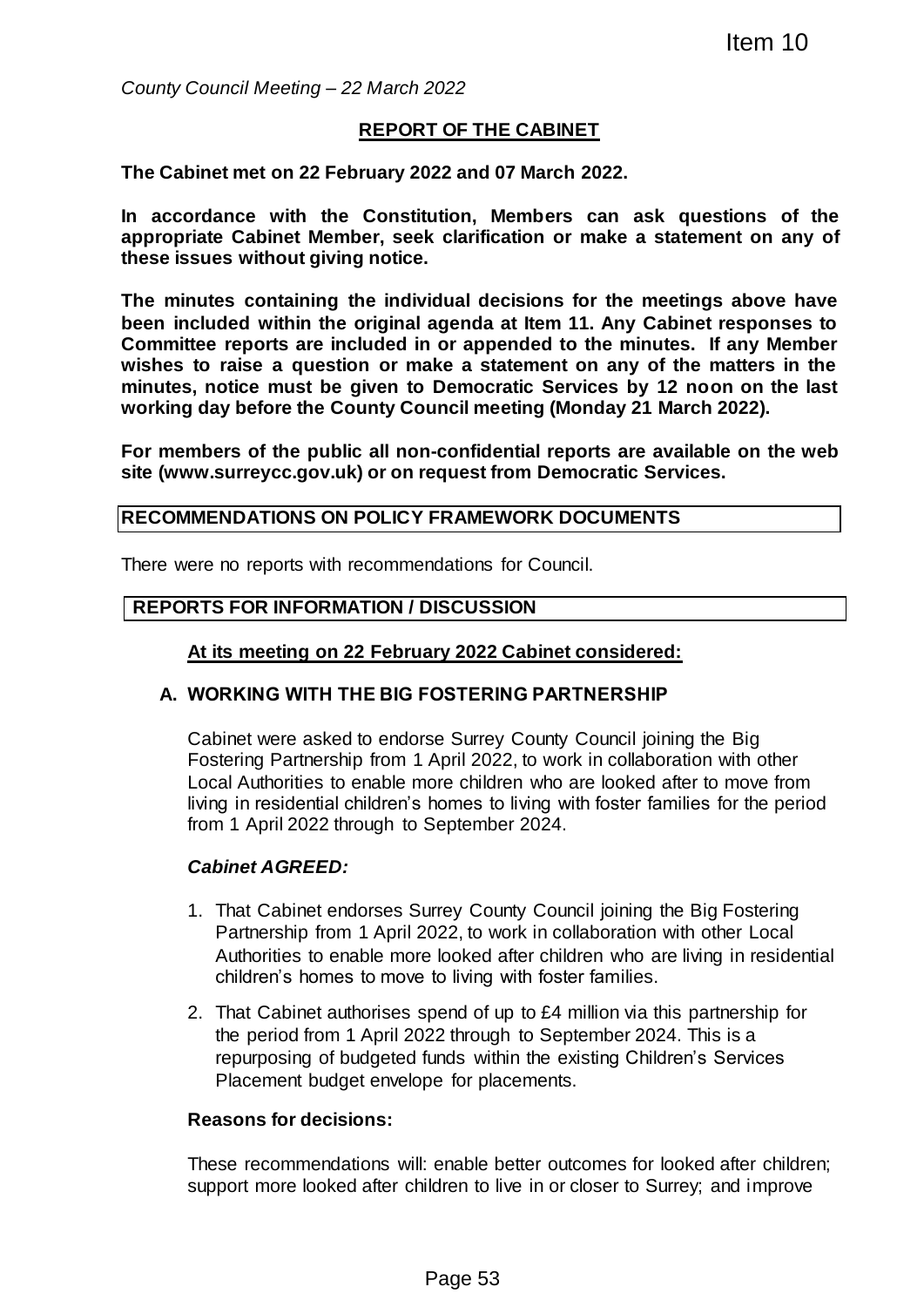value for money. Firstly, evidence shows that when looked after children live in families rather than children's homes this leads to better long-term outcomes, where this is done at an appropriate point in their care journey. Secondly, foster placements are more likely to be made in or closer to Surrey than residential placements, supporting Surrey County Council's ambitious Sufficiency Strategy and statutory duties as corporate parents. Thirdly, successful step-down placements offer improved value for money to Surrey residents - for comparison, Surrey's average weekly cost of children's residential provision is more than 3 times the price of a supportive and highquality step-down foster placement. Our modelling suggests that this approach could reduce the spend from our Children's Services placement budget by some £5 million between 2022/23 and 2025/26.

# **B. LOCAL AND JOINT COMMITTEE HIGHWAY FUNCTIONS**

Cabinet was asked to approve a change in the way that executive highway functions were taken, transferring them from Local and Joint Committees to enable officers to take such decisions in more direct consultation with the relevant members.

# *Cabinet AGREED:*

- 1. That Cabinet agree to the transfer of all executive highway functions from Local and Joint Committees with effect from the 1st of April 2022.
- 2. That Cabinet agree that all executive functions previously delegated to Local and Joint Committees relating to highways are delegated to Officers in consultation with the relevant Divisional Member with effect from the 1st of April 2022.
- 3. That Cabinet agree the proposed changes to the Integrated Transport Scheme (ITS) within the Local Highway Schemes budget and the Individual Member Highways Allocations (Capital and Revenue budgets) from April 2022 as set out in this report.
- 4. That Cabinet note the proposed involvement of the Communities, Environment & Highways Select Committee in the development of the criteria that will be used to assess projects coming forward for funding from the countywide ITS budget, ahead of the Cabinet Member agreeing such criteria.
- 5. That Cabinet agree to delegate authority to the Executive Director of Environment, Transport and Infrastructure and the Director for Highways and Transport in consultation with the Cabinet Member for Transport and Infrastructure to make all necessary changes to existing highway budgets, criteria, and relevant policies to support the effective transition to these new arrangements.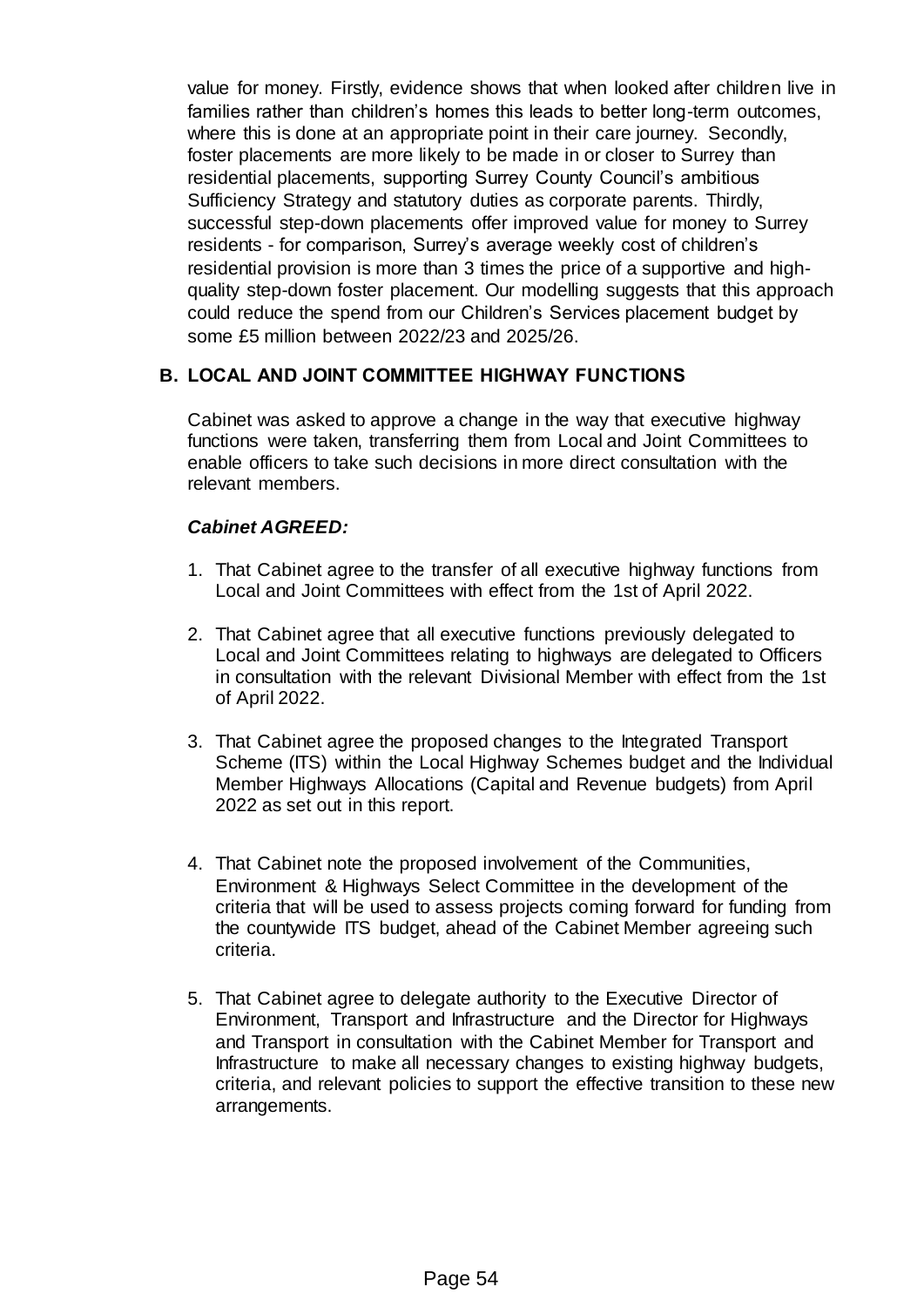- 6. That Cabinet agree that the Director of Legal and Governance works in conjunction with democratic service officers from Guildford, Runnymede, Woking, and Spelthorne Borough Councils to update their respective Joint Committee constitutions which are in place with the County Council.
- 7. That Cabinet agree the Director of Legal and Governance in consultation with the Leader of the Council makes the relevant changes to the Council's Executive and Officer Scheme of delegation as set out within this report.

#### **Reasons for decisions:**

The recommendations within this report will support more efficient local decision making, whilst ensuring that there is transparency and proper scrutiny. These proposals will enable more people to be heard and participate in decision making, leading to better outcomes for our residents.

This is a joint initiative coming from Communities and ETI Directorates consistent with residents' expressed desires to be more involved in what the Council is doing but through events and conversations and not through boards and meetings. This proposal directly supports the commitment the Council made in 2020 to Empowering Communities:

*'Reinvigorate our relationship with residents, empowering communities to tackle local issues and support one another, whilst making it easier for everyone to play an active role in the decisions that will shape Surrey's future.'*

Research in the past year has shown that far more residents have been able to communicate with the Council through a wider range of mechanisms than has been the case historically using traditional local and joint committee processes. For instance, in 2021/22, 11 online engagement sessions reached over 50,000 members of the public, whilst in comparison only 650 residents attended LC/JCs between 2019 and 2021 which included councillors from Parish, Districts and Boroughs if they attended to hear proceedings.

### **C. ACCELERATING THE INTRODUCTION OF ULTRA-LOW AND ZERO EMISSION VEHICLES - APPROVAL TO PROCURE 34 HYDROGEN FUEL CELL BUSES**

Cabinet was asked to approve the procurement of 34 Hydrogen Fuel Cell Buses.

### *Cabinet AGREED:*

- 1. That Cabinet grants Approval to Procure 34 hydrogen fuel cell buses as the next step in accelerating the introduction of ultra-low and zero emission vehicles into Surrey;
- 2. That Cabinet supports the drafting of an agreement to be entered into by the Council and bus operator Metrobus that confirms the ownership, leasing arrangements, use and maintenance of the 34 hydrogen fuel cell buses;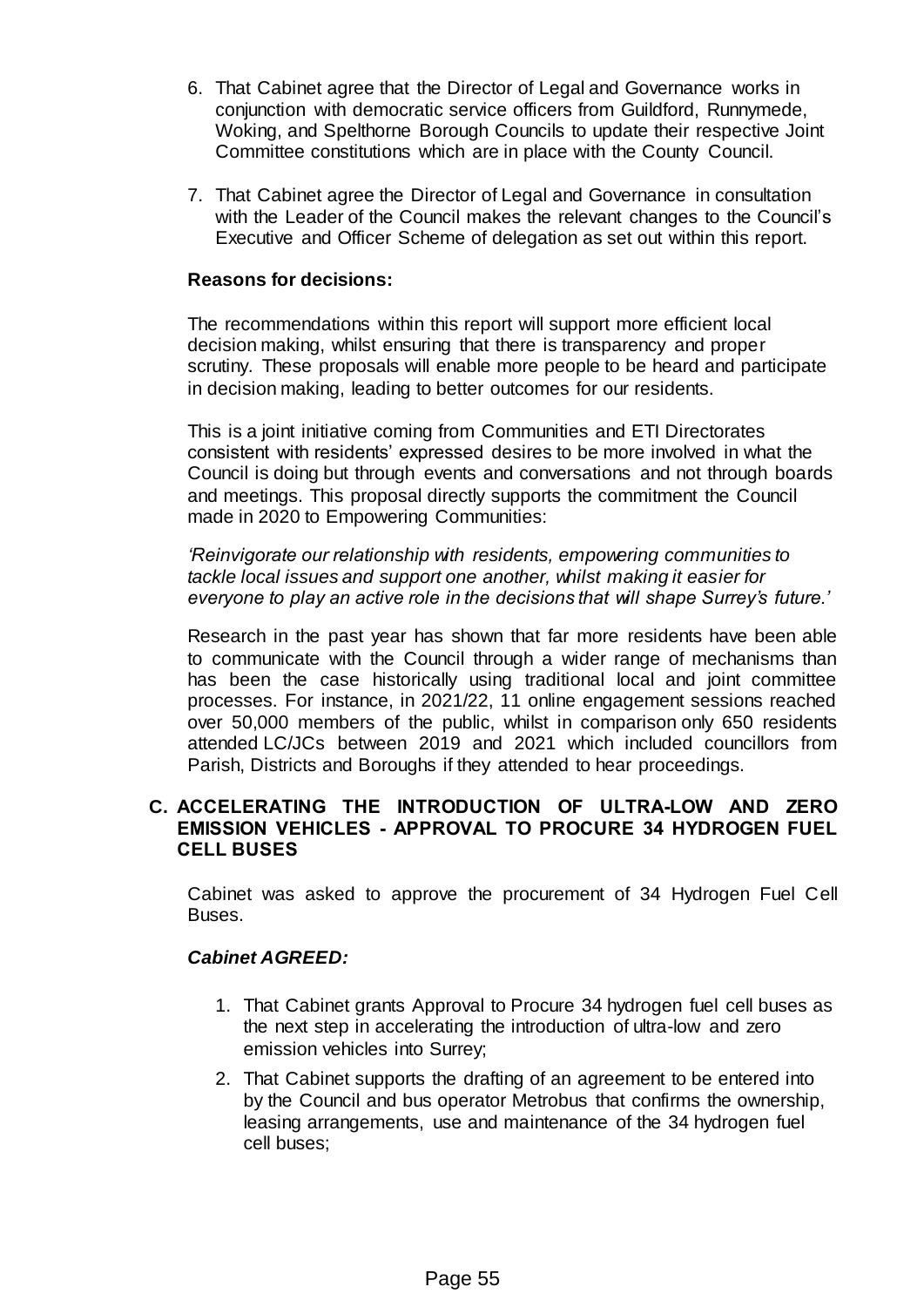3. That decision(s) to procure any additional zero or ultra-low emission buses through new partnership schemes with the bus industry be delegated to the Executive Director for Environment, Transport & Infrastructure and the Executive Director of Resources in consultation with the Cabinet Member for Transport and Infrastructure, once approved by the Capital Programme Panel.

# **Reasons for decisions:**

Procuring the 34 hydrogen fuel cell buses enables the Council to accelerate the introduction of ultra-low and zero emission buses into Surrey, whilst retaining ownership of the capital asset, i.e. the buses. This will help create more carbon neutral transport options and assist in achieving climate change targets by providing residents with greener and more sustainable travel choices.

# **At its reconvened meeting on 07 March 2022 Cabinet considered:**

# **D. DEPARTMENT FOR EDUCATION SAFETY VALVE AGREEMENT**

# *Cabinet AGREED:*

- 1. That Cabinet approve the proposed Safety Valve Agreement, including the proposed contribution of [See Exempt Minute E-07-22] from the General Fund reserve provided for in the Council's budget and [See Exempt Minute E-07-22] of Dedicated Schools Grant balances, through a combination of applying surplus balances and year on year block transfers.
- 2. That Cabinet delegate final agreement and the signing of the Safety Valve Agreement to the Chief Executive, Deputy Chief Executive and S151 Officer and the Executive Director for Children, Families and Lifelong Learning in consultation with the Leader of the Council.

# **Reasons for decisions:**

The Department for Education (DfE) has invited Surrey County Council to participate in its Safety Valve intervention programme, which seeks to develop proposals with targeted local authorities to address historic deficits within the Dedicated Schools Grant (DSG) High Needs Block (HNB) and reach an inyear balance to ensure ongoing sustainability.

A recommendation has been made for Cabinet to approve the proposed Safety Valve Agreement because the assessment (based on net present value) is that the proposals are deliverable and the financial analysis indicates that over both the MTFS and 20-year timelines, the financial benefits of the Safety Valve proposed financial contributions is greater than not securing the proposed Safety Valve agreement.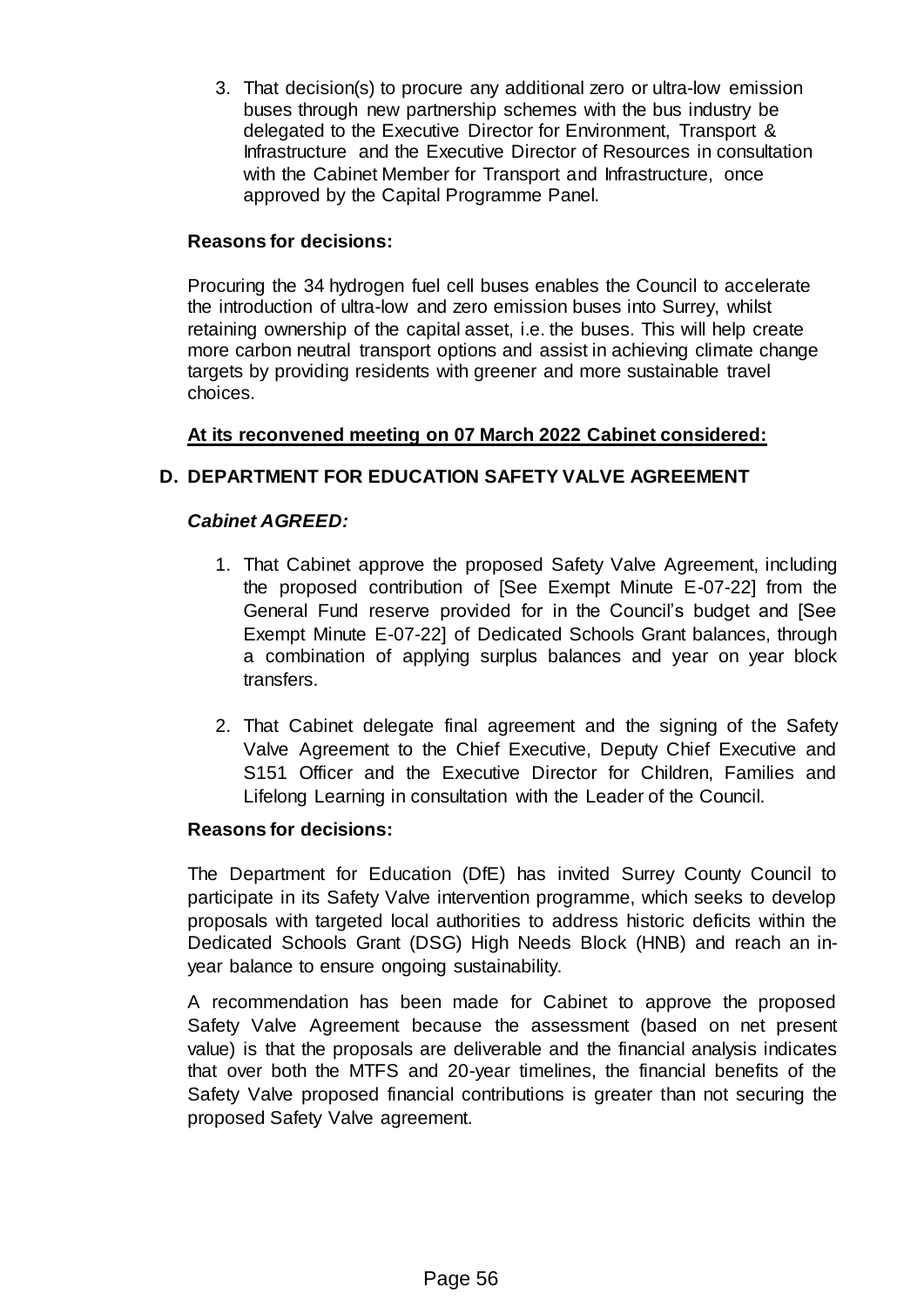A recommendation has been made for Cabinet to delegate authority for final approval and to sign the proposed Safety Valve Agreement to the Chief Executive, Deputy Chief Executive and S151 Officer and the Executive Director for Children, Families and Lifelong Learning in consultation with the leader of the Council so that this can be done within the timescales set out by DfE.

## **E. QUARTERLY REPORT ON DECISIONS TAKEN UNDER SPECIAL URGENCY ARRANGEMENTS: 01 February 2022 – 14 March 2022**

The Cabinet is required under the Constitution to report to Council on a quarterly basis the details of decisions taken by the Cabinet and Cabinet Members under the special urgency arrangements set out in Standing Order 57 of the Constitution. This occurs where a decision is required on a matter that is not contained within the Leader's Forward Plan (Notice of Decisions), nor available 5 clear days before the meeting. Where a decision on such matters could not reasonably be delayed, the agreement of the Chairman of the appropriate Select Committee, or in his/her absence the Chairman of the Council, must be sought to enable the decision to be made.

# **At its meeting on 22 February 2022 Cabinet considered:**

# **a) FINANCIAL CONTRIBUTIONS AND TERMS TO A POTENTIAL SAFETY VALVE AGREEMENT**

This report was dealt with under the General Exception rule as it had not had the required 28 days' notice on the Forward Plan. Cabinet was asked to decide whether to endorse a Safety Valve proposal to the Department for Education and to consider financial contributions and terms. A decision was required to comply with the Department for Educations timetable.

### *Cabinet AGREED:*

1. That Cabinet adjourn the meeting and reconvene the meeting on 7 March 2022 to decide whether to enter a Safety Valve agreement when the value of any financial contributions (from the Department for Education, the Dedicated Schools Grant and Surrey County Council General Fund) and terms of agreement are known.

### **Reasons for decisions:**

The Department for Education (DfE) has invited Surrey County Council to participate in its Safety Valve intervention programme, which seeks to develop proposals with targeted local authorities to address historic deficits within the Dedicated Schools Grant (DSG) High Needs Block (HNB) and reach an inyear balance to ensure ongoing sustainability.